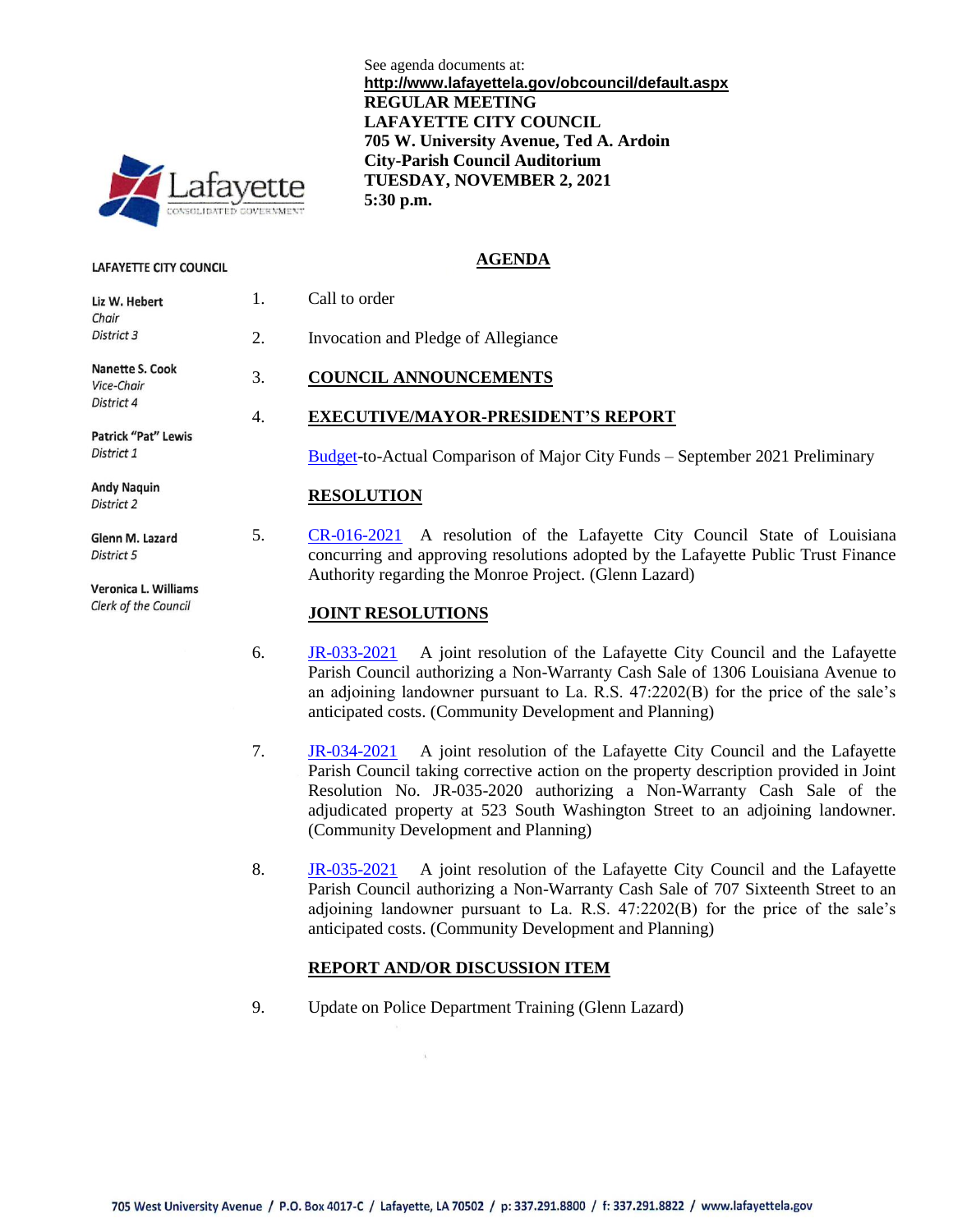#### **ORDINANCES FOR FINAL ADOPTION**

- 10. [CO-144-2021](http://apps.lafayettela.gov/OBCouncil/ViewDocument.aspx?docID=2055379) An ordinance of the Lafayette City Council providing for the abandonment of a 20' drainage servitude and the granting of a new 20' drainage servitude on Lot 6, of the Young Oaks Subdivision, located at 110 Young Oak Drive. (Community Development and Planning)
- 11. [CO-145-2021](http://apps.lafayettela.gov/OBCouncil/ViewDocument.aspx?docID=2055380) An ordinance of the Lafayette City Council amending the FY 21/22 operating budget of the Lafayette City-Parish Consolidated Government by authorizing the use of City General Fund Balance in the amount of \$12,596 and appropriating within the Lafayette Police Department to promote two Police Officers to Police Corporals. (Police)
- 12. [CO-146-2021](http://apps.lafayettela.gov/OBCouncil/ViewDocument.aspx?docID=2055382) An ordinance of the Lafayette City Council amending the FY 21/22 capital budget of the Lafayette City-Parish Consolidated Government by transferring \$20,000 from Overhead Door Maintenance and Overhead Door Maintenance/RPL within the Fire Department and appropriating to a new project to replace the Training Center Roof. (Fire)
- 13. [CO-147-2021](http://apps.lafayettela.gov/OBCouncil/ViewDocument.aspx?docID=2055371) An ordinance of the Lafayette City Council amending the FY 21/22 operations and maintenance budget of the Lafayette City-Parish Consolidated Government to make appropriations adjustments within the Utilities Department. (Utilities)
- 14. [CO-148-2021](http://apps.lafayettela.gov/OBCouncil/ViewDocument.aspx?docID=2055372) A fourth supplemental ordinance of the Lafayette City Council supplementing an ordinance adopted on September 6, 2005, as amended and restated on March 21, 2006 (the "General Bond Ordinance") to provide for the issuance and sale of Communications System revenue refunding bonds, Series 2021A, and taxable Communications System revenue refunding bonds, Series 2021B, of the City of Lafayette, State of Louisiana, pursuant to the General Bond Ordinance; and providing for other matters in connection therewith. (Finance)
- 15. [CO-149-2021](http://apps.lafayettela.gov/OBCouncil/ViewDocument.aspx?docID=2055375) A sixth supplemental ordinance of the Lafayette City Council amending and supplementing Ordinance No. O-122-2004 (the "General Bond Ordinance") adopted on June 29, 2004, to provide for the issuance and sale of taxable utilities revenue refunding bonds, Series 2021, of the City of Lafayette, State of Louisiana, pursuant to the General Bond Ordinance; and providing for other matters in connection therewith. (Finance)
- 16. [CO-150-2021](http://apps.lafayettela.gov/OBCouncil/ViewDocument.aspx?docID=2055377) An ordinance of the Lafayette City Council amending the FY 21/22 operating budget of the Lafayette City-Parish Consolidated Government to reflect an increase in revenues transferred from the City Court of Lafayette and to appropriate funds to cover operating expenses of the Lafayette City Court. (Andy Naquin)

## **JOINT ORDINANCE FOR FINAL ADOPTION**

17. [JO-078-2021](http://apps.lafayettela.gov/OBCouncil/ViewDocument.aspx?docID=2055386) A joint ordinance of the Lafayette City Council and the Lafayette Parish Council amending the FY 21/22 operating budget of the Lafayette City-Parish Consolidated Government by increasing revenues in the amount of \$11,750 in Home Investment Partnerships Funds and \$16,041.08 in Community Development Block Grant Funds received from the payoff of deferred payment loans in the Housing Rehabilitation Program and appropriating funds within the Community Development and Planning Department. (Community Development and Planning)

## **ANNOUNCEMENT OF VACANCIES ON BOARDS/COMMISSIONS**

- 18. A vacancy exists on the Board of Zoning Adjustment (BOZA) for the remainder of an unexpired three-year term thru 01-30-2023. *This is an alternate position.*
- 19. A vacancy will exist on the Heymann Performing Arts Center and Frem F. Boustany Convention Center Board for a four-year term effective 12-01-2021.